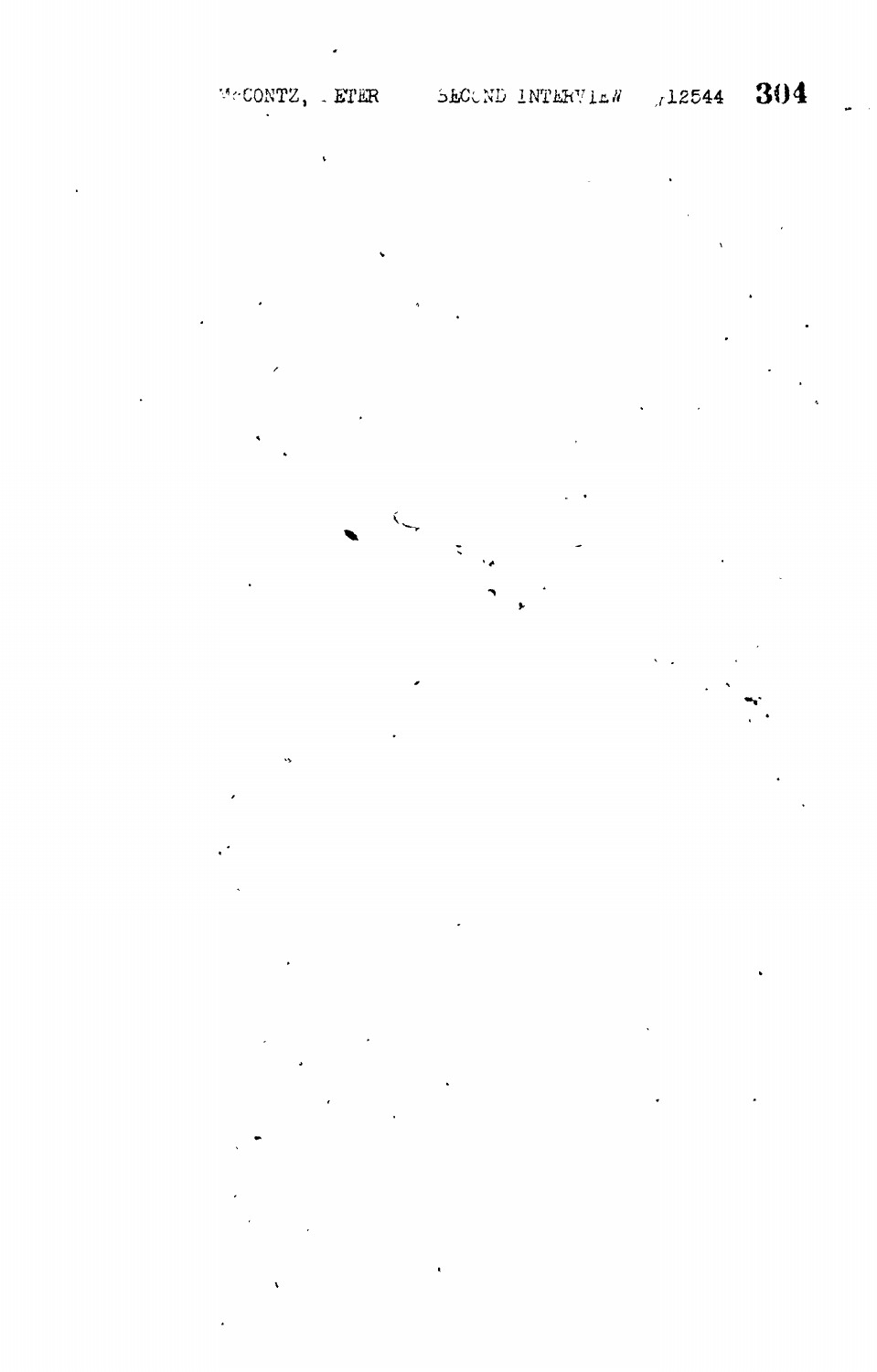|                       |                      | $-11-$                                                                          |                     |  | Form $D-(S-149)$                |       |  |
|-----------------------|----------------------|---------------------------------------------------------------------------------|---------------------|--|---------------------------------|-------|--|
|                       |                      | WORKS PROGRESS ADM. IN ISTRATION<br>Indian-Pioneer History Project for Oklahoma | LEGEND & STORY FORM |  |                                 | 305   |  |
|                       | McCOONTZ, PETER      |                                                                                 |                     |  | OTTAWA STORIES SECOND INTERVIEW | 12544 |  |
|                       |                      | Field worker's name Nannie Lee Burns,                                           |                     |  |                                 |       |  |
|                       |                      | This report made on (date) December, 30,                                        |                     |  | 1937                            |       |  |
|                       |                      |                                                                                 |                     |  |                                 |       |  |
| This legend was<br>h. |                      | secured from (name) Peter McCoontz,                                             |                     |  |                                 |       |  |
|                       |                      | Address Route 2, Fairland, Oklahoma.                                            |                     |  |                                 |       |  |
|                       |                      | This person is (male concernate) which in raian,                                |                     |  |                                 |       |  |
|                       |                      | If Indian, give tribe Ottawa, Chippewa                                          |                     |  |                                 |       |  |
| 2.                    |                      | Origin and history of legand or story From memory and as told in                |                     |  |                                 |       |  |
|                       | the Canadian lodges. |                                                                                 |                     |  |                                 |       |  |
|                       |                      |                                                                                 |                     |  |                                 |       |  |
|                       |                      |                                                                                 |                     |  |                                 |       |  |
|                       |                      | 3. Write out the legend or story as completely as possible. Use blank           |                     |  |                                 |       |  |

3. Write out the legend or story as completely as possible. Use blank shets nd attach firmly to this form. Number of sheets attached 11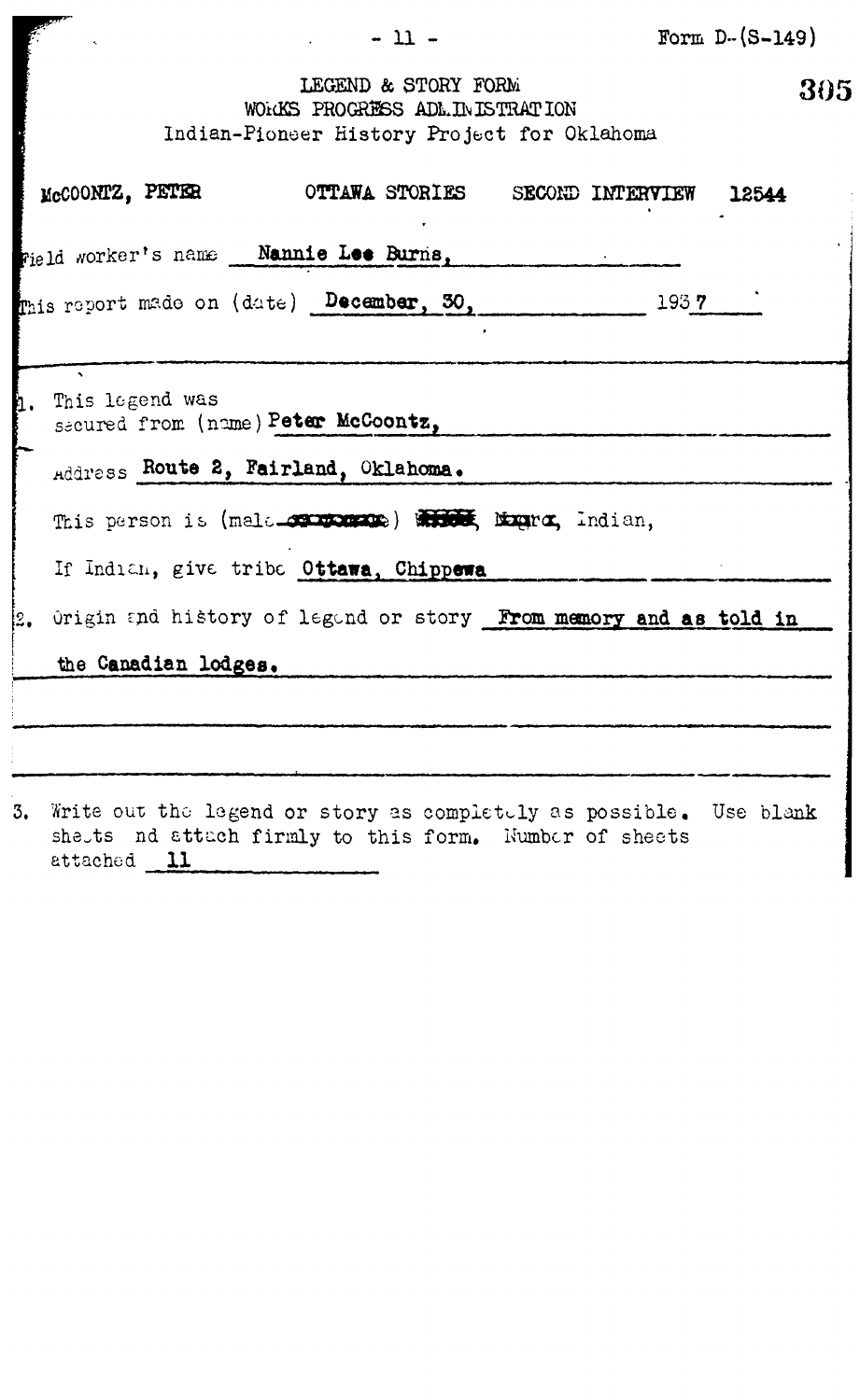氡

**Hannie Lee Burns, Investigator, December. 30, 1937.**

> **Interview with Peter McCoontz, Route No. 2, Fairland, Oklahoma.**

**The Basket Story.**

**The lady was wondering how she could save her child, worrying because it was going to be taken away from herj how could Bhe save it? Angel cane and spoke to her, "Make a basket. Make it waterproof so it won't sink." After it was finished she made bedding inside basket. She put baby in it and took it down to stream of water among the bulrushes. She let it stay there day and night and go and see the baby now and then, how it was getting along. After that, in a few days, some ladies went out for a walk early in the morning. They saw a basket floating. One of the ladies waded in to get the basket. They took it in their possession. They took it to the house. They kept** <sup>i</sup> **it and in a day or two, they mentioned about some one to** 4 **take the baby and raise it. . They named the baby after h» was adopted into this world back. The adopted named "Moses!" Moses the child came to be grown up man, that he also when**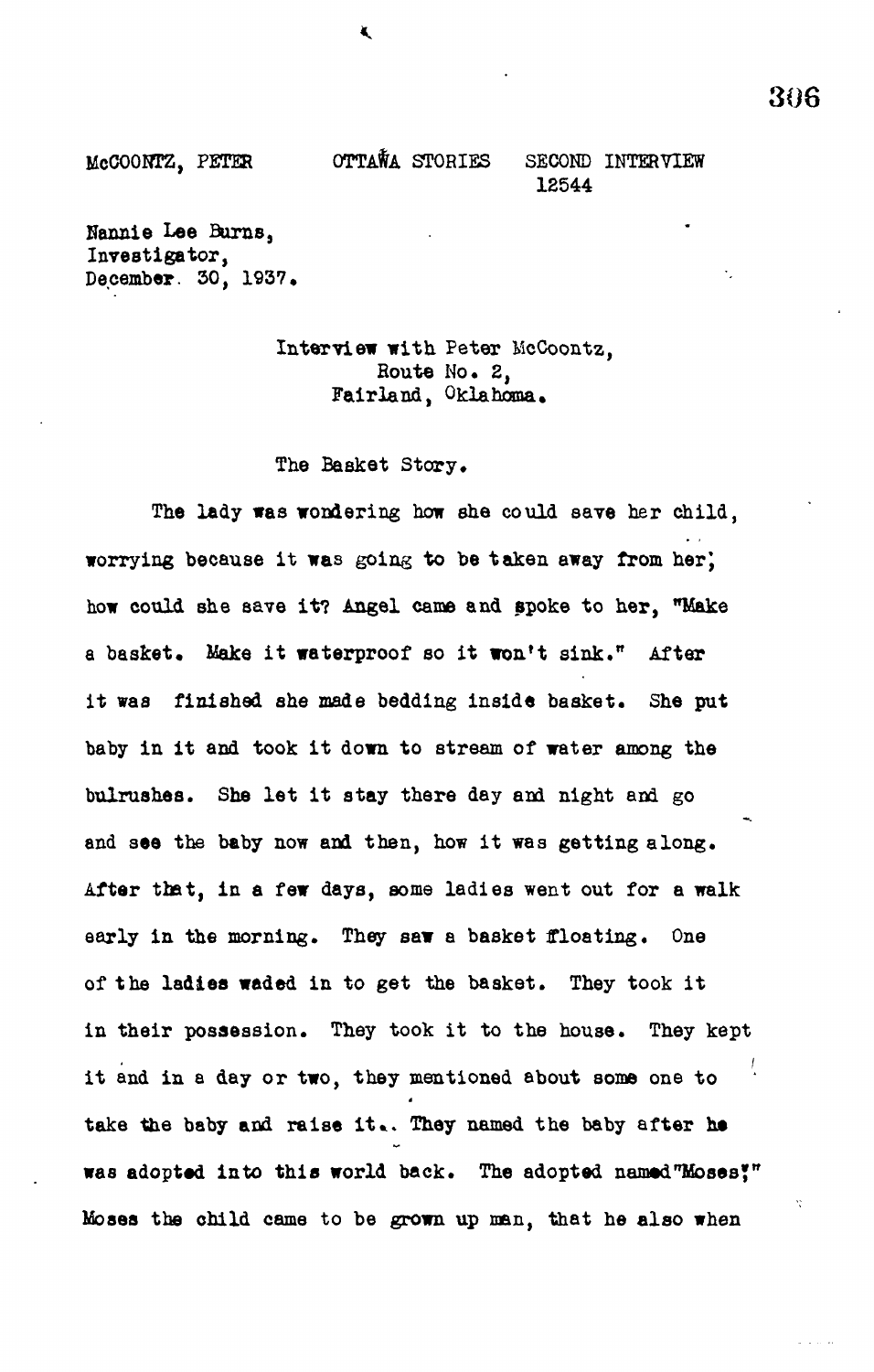ŧ

**- 2 -**

he came to be a grown up man, he prea'ched the gospel, the connection with the three brothers, Christ Jesus and the next Jonah. Christ was crucified, he died for the world and he won the world back. He ascended to heaven, back to earth the third.day. He was buried and rose again after he was crucified. Moses he preached upon that he was to be killed and in three days he come back to life. Then Jonah comes in. Christ he appointed Jonah to be one of the leader's disciples. Jonah took possession into that nation. He made up his mind after wondering what to do. He did not want to preach the gospel any more so he left hia reserve and started to go to a foreign country where no one would know him. When he got to the sea, he saw the ship coming. When the ship land he got in and started across to the other side.

On the way a great change struck him, to wondering what to do. He shouted that he repented, that he made repent, got on railing of the ship all ready for the fish to come, a whale. As soon as he struck the water, the whale swallowed him and took him back towards dry land,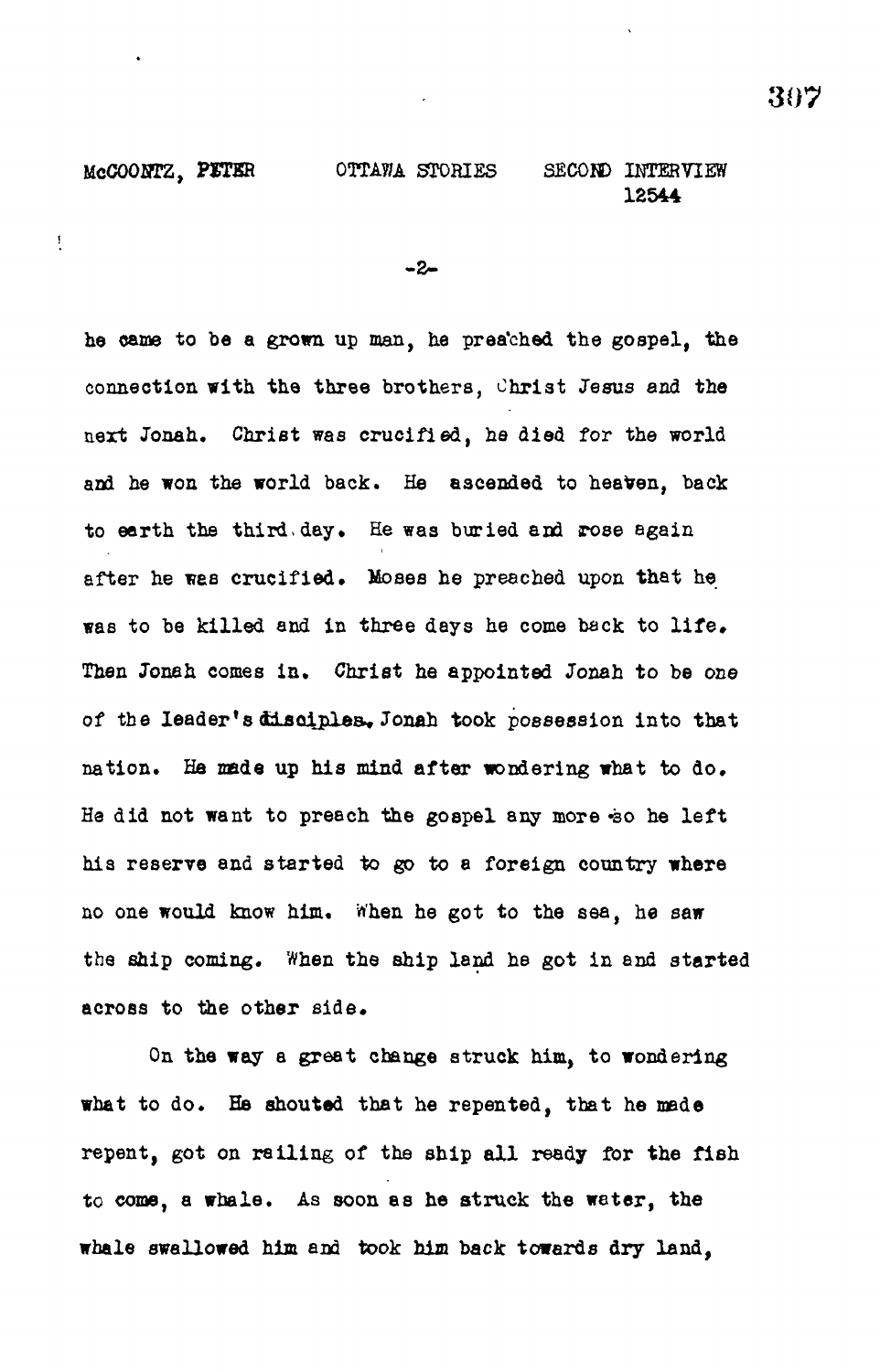-3-

safe. When Jonah discovered he back on dry land to know where he was, he went back where he started from. He repent what happened to him, he had stumbled of a great stone before him, temptation. That the great stone that you can see of your own will, if you repent what to do and what you are going to do, first make an announcement of good will, not to stumble if you started, not to make a report to tell what in your mind, you will stumble. So there it is, Jonah came back to this world in three days .after whale swallowed him and Christ, he was killed and buried. Christ returned in three days, so you see Christ and Jonah were safe back on this earth to preach the gospel. So Moses, he nede a wonderful sermon, between the two brothers Christ and Jonah who disappeared away from the world for three days and returned of the Saint Mark. The good will the angel spoke to the mother to save her child from danger. So here we are, all of our children are safe today. By making this basket, take the splinters around a circle of this tree, make your basket when they are complete. Moses he still claim that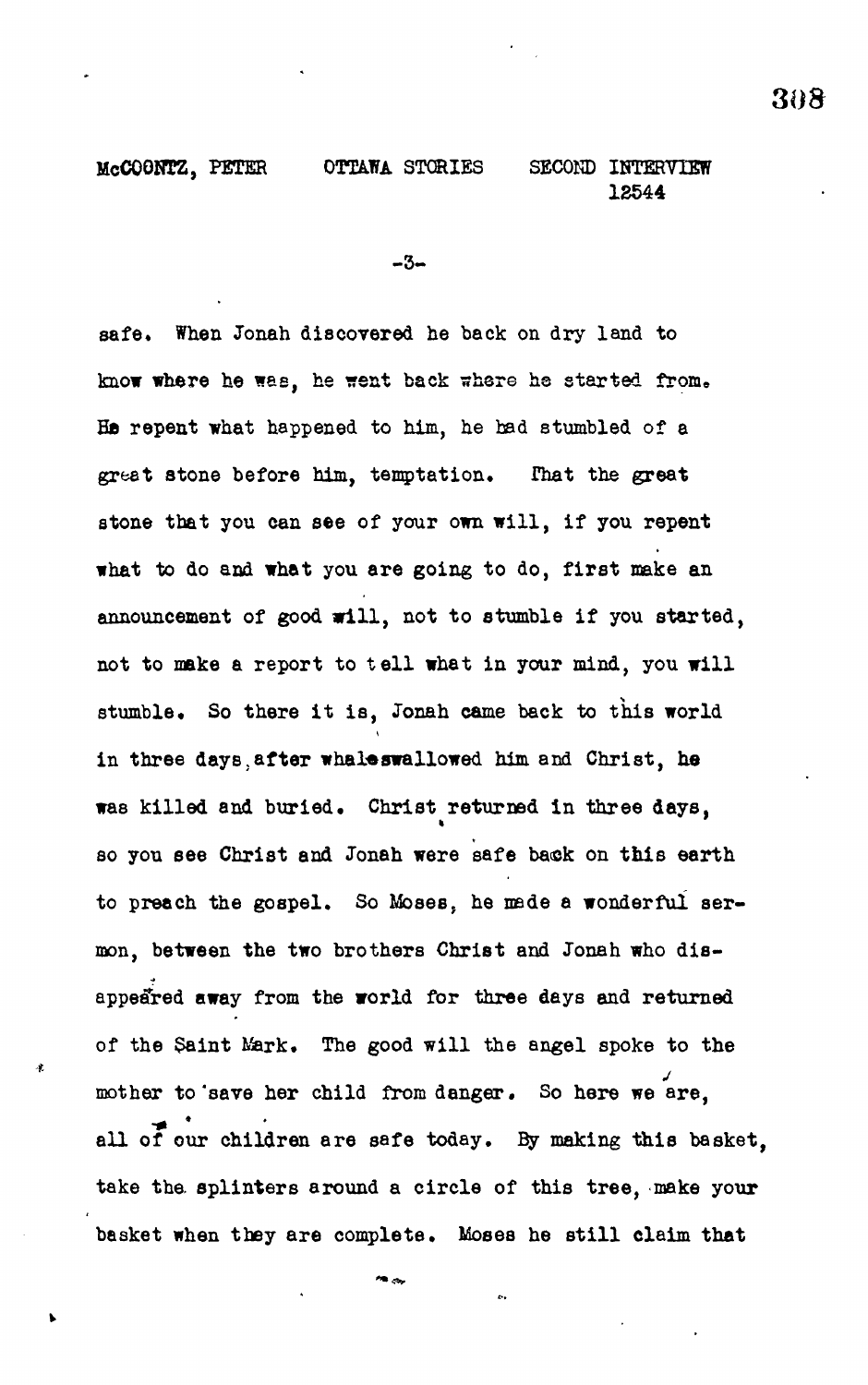-a

the basket his wigwam, his home well known in the bulrushes. You take care of my basket, cast it out into this world. Hang on to it until the Judgement Day, that my home stands upon your hands to remember me. I will love my two brothers, Christ and Jonah, casting out the light complexion, so you see where we stand, remember my old homestead, where it lay. The Indians still remember me and to keep my wigwam and live in it as I did. When we see wigwam amidst the Indians they are in my favor to be safe. My basket was my home.

Each tribe has its gift in making baskets. Only the ladies make the baskets. The squaws of the Chippewas still make the covered water-proof basket. Some of the tribea make mats of the bulrushes, the Kickapoos, the Sac and fox, and the Pottewatomies. These made in swamps. To fish the Indian cut willows, make a brush fence about three feet high, take grapevine wrap it around from one end to other two or three hundred feet. Then they take that brush and swing it around then back to shore. When fish strike the willows they get stuck, lodge in willows, that the way Indian catch fish he no use apear, or net or line it with hook."

309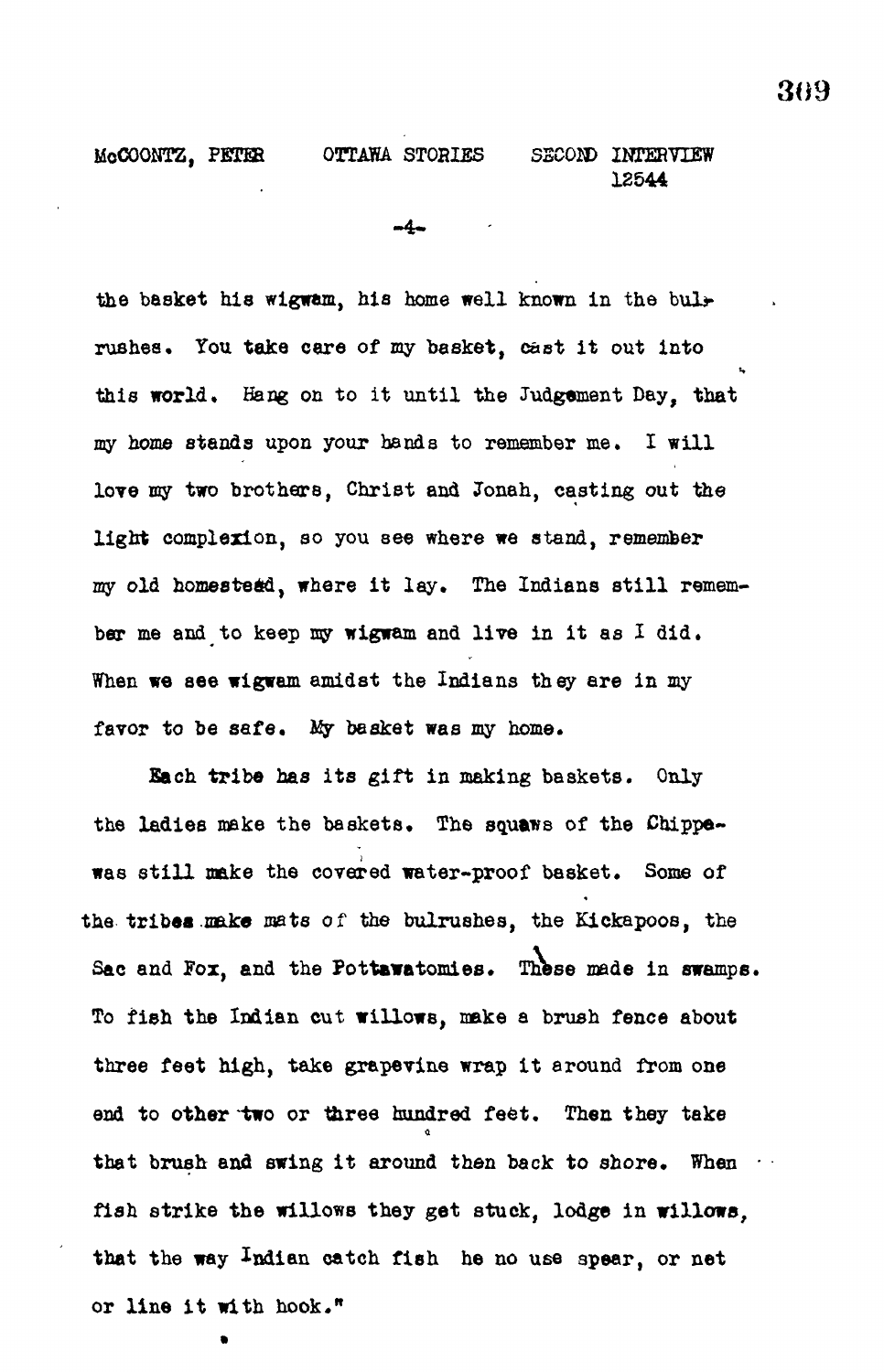$-5-$ **- 5 -**

笺

## **An Indian Deer Story\***

**A good many years ago, the Indians have a great pow-wow during the summer. Celebrate Green Corn Feast in summer, Indian custom.. Have War Dances during the day, Stomp Dances at night. Two fine looking ladies used to come to them, looking on for pleasure with them. Every year they come, these two ladies. When night come, when the Stomp Dance began to circle round the fire, <sup>n</sup>0h my, these two girls, I don't know which is my choice." They asked the ladies where they are from? "Way out in the open prairie during the summer, during the winter we go to the timber where it is warm, no house to go to out in the open prairies. When the pow-wow comes, we will meet you again.**

**"What's your name?" The young man asks and then he** asks the other girl what her name is. The girl hit her **partner. "What cause you to ask us name? We have no name but the deer." "Well, I want to know what your name is."**

**"I have told you that we have no name but the deer."**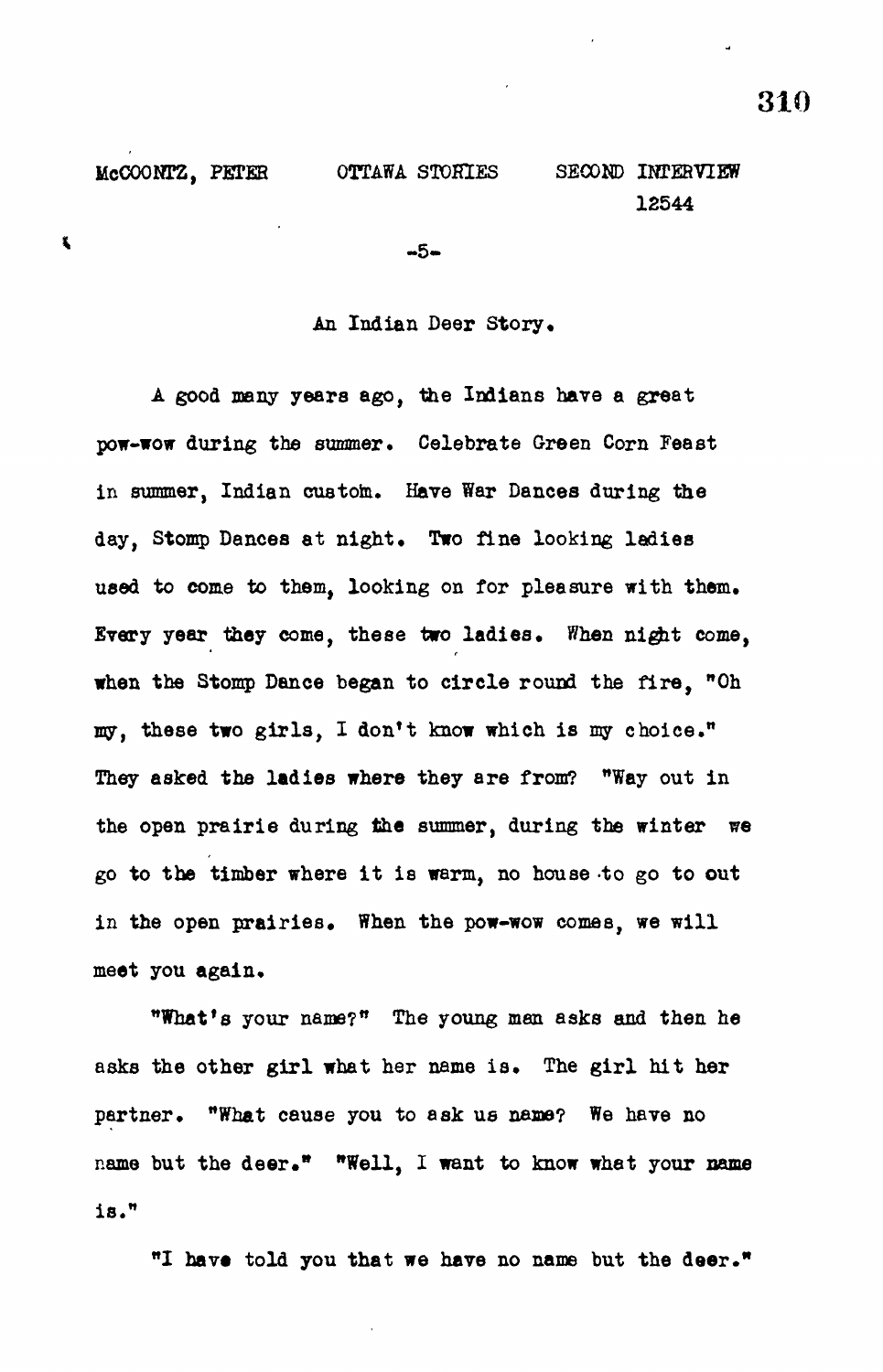\* ^12544

**311**

-6-

This went on during the Stomp Dances during the summer. They go to the Stomp Dances during the summer. Ahey go and come, go and come, the same beautiful ladies. Whenever the Stomp Dance going on and the men take the lead. these two ladies go dance with the people. When they took the lead they danced behind my back. When they took a rest, they get away from light off distance, disappear. In a few minutes another man takes the lead, these two ladies come back and flock right in with the crowd. This young man, these two ladies behind his back, so he turned when they sung the aong, then the young man grabs the ladies behind as they trot, old Indian Custon. Time,*<sup>4</sup>* time again, the young man liked.the ladies very much. He planned how he could get connection with the ladies to keep company with the ladies. Often, often when the dance break up they disappear so he made up his mind what to do. He goes to the store and gets a spool of thread and a needle. The people at the pow-waw know that this man well acquainted with these ladies. Another big Green Corn Feast coming on lots of Indians camping for the feast. Hear the

ひ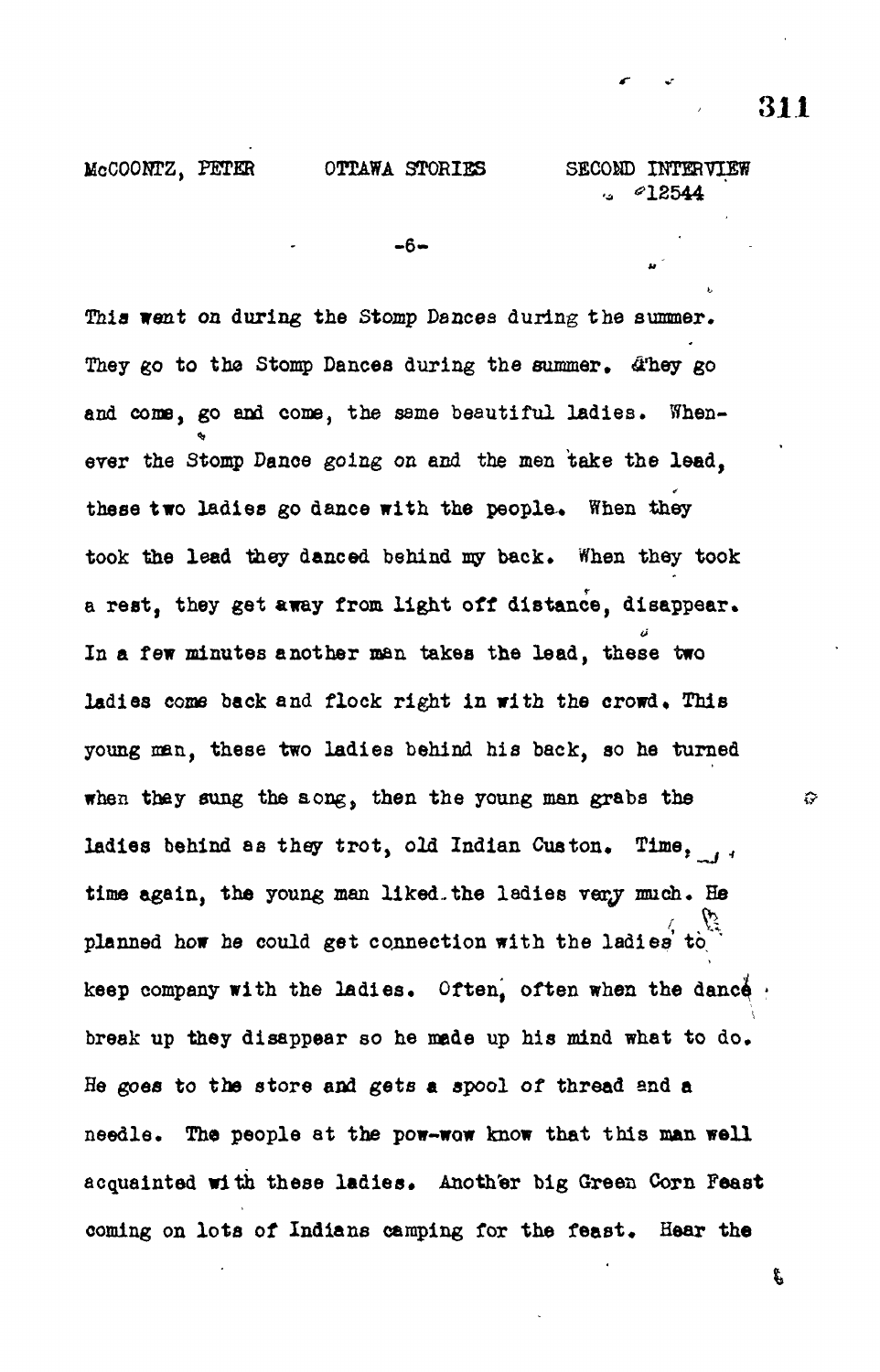$-7-$ 

ladies coming. They all look around. "Peter-too-pee, Peter-too-pee. There your girl coming." Another man ready to take lead. Big time, way towards morning began to break up. The ladies began to sing a song like a drunken song, everyone began to stagger back and forth like they were ready to fall. That's the meaning of the song, "I drink whiskey, I drink whiskey till I die." The young man is still hanging on to the two ladies. "I will follow them till my death. I thread my needle, stick my needle into the clothes and holding my thread hang on to it. When the end of that song to break for the night. I will follow my sweethearts." There the last lick of the drumstick. The ladies turned and went away out in the dark. I will hang on to my thread, follow them, little prairie, one acre open place, there they discover me following them."

One lady says, "What are you following us for?" The other lady says,"What are you following us for?" The young man says, "I want to know." I have been with you number of years, I like you both, I don't know which is my pick. I love you both.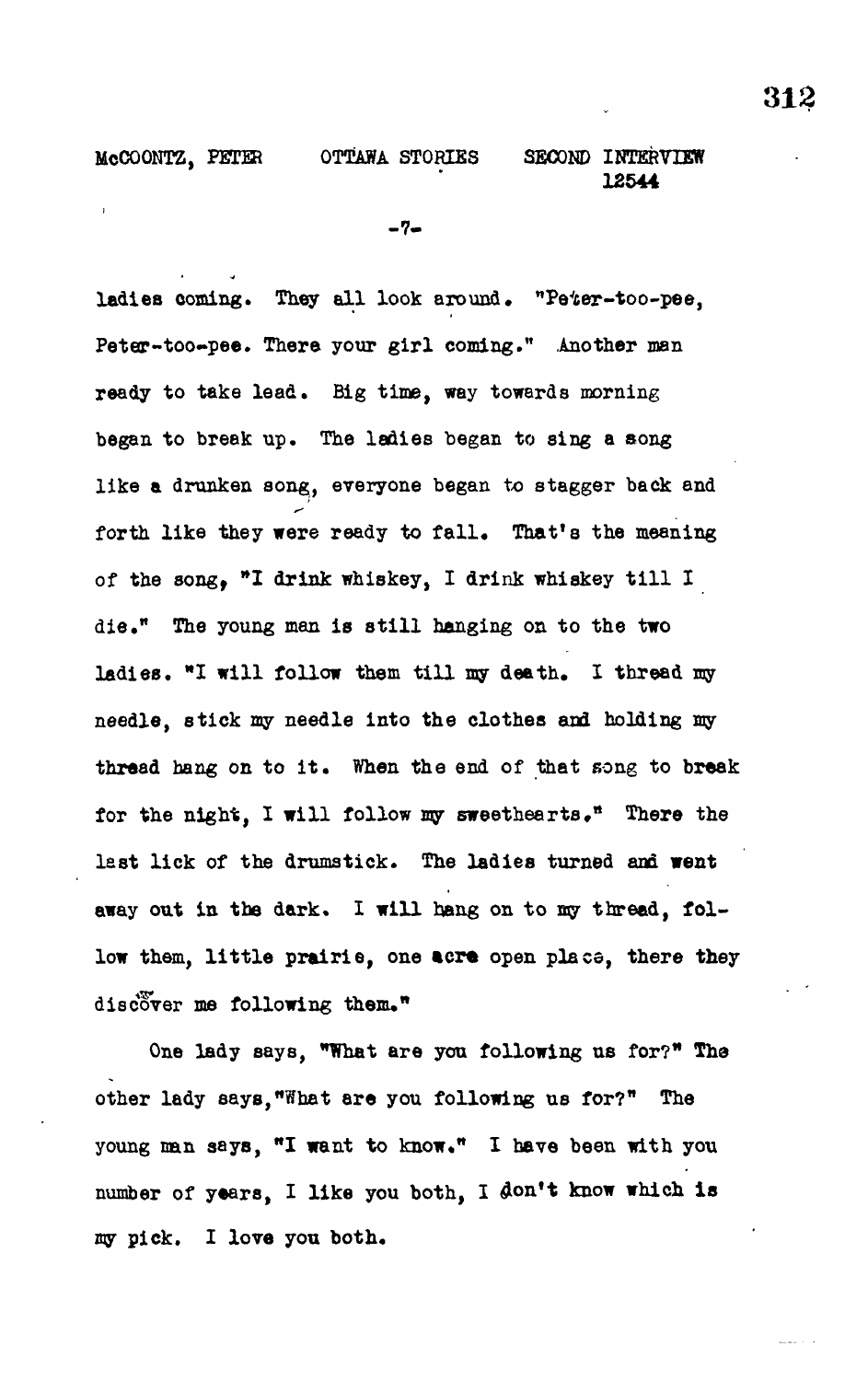$-8-$ 

**<sup>n</sup>Why do you lore us? Do you think we are in your tribe of your people?""! think so,"** *he* **says.**

**, "Why is it that you want to keep company with us?" "I'll do anything to keep company with both of you."**

**"Bawl You couldn't stick to us.**

**"Yes, I could be with you all the time. Wherever** you be I'll be with you."

**"Why the reason you got in lore with us? Do you think we are the tribe of your people? We are not tribe of Indians, you are in a danger to be with us." "Why?" he says to them. "Why the danger to be with us is that** we can't accept you. We give you that warning." "I **can't help it, I want you both, it makes no difference** which but I will stick to you, stand by you till my death. I give my life to both of you girls." "Do you really love **us?"**

**"Yes, I do," "Will you be with us where we go here** and there? Tell us the truth, are you in love with us? **We say, True lore, true God and everlasting life . ffe ,** are not tribe of Indians. We both tell you nothing but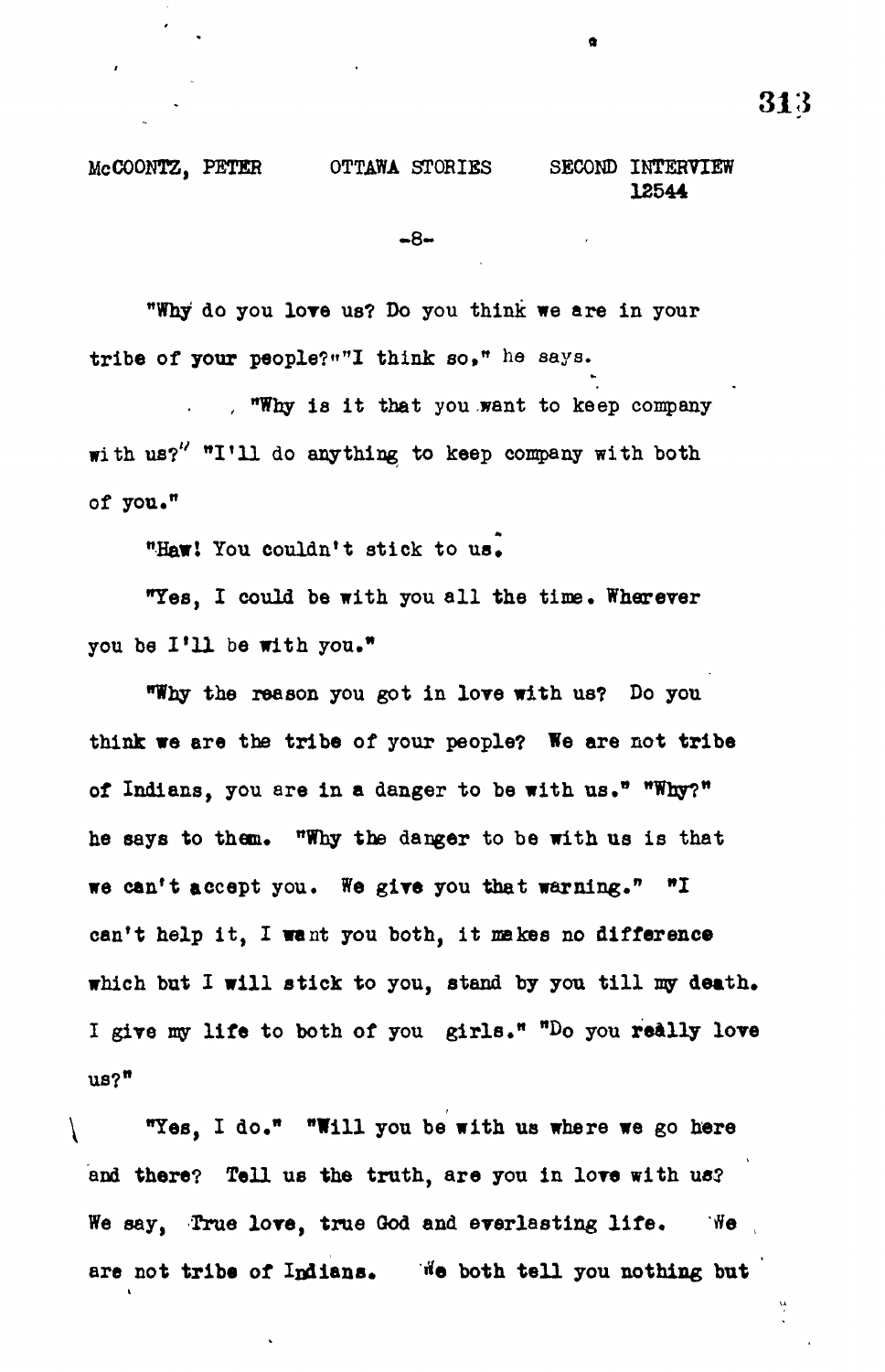$-9-$ 

**the truth, you be in danger, get killed,**

**"My God! My God! I love you girls for everlasting** life stand by you, stick to you in love affairs."

**"You will be bunted, can you stand it?"**

**"We want to be sure that you can stand it and really love us,"**

**"Yew, I do." "You keep company with us and don\*t be afraid what you see, have your eyes open, be quick and go. We belong to deer. Your parents will miss you."**

**"If you be deer I»ll be the buck, the big buck. stay with you on the wild prairies, in the timbers, anywhere we can get pleasure." "All right."**

**So he turned to be a great buck with these two lady deer. Now they in a family with the deer, Mr. Too-pee. The people began to wonder where Mr. Peter Too-Pee went. The last time that he was seen was with the two ladies who used to come to our doings through the summer. They come no more, not knowing where they are.**

One day the parents waw three deer running close by **their home. This young buck he remembered his old home,** his father and mother. He takes his two little wives to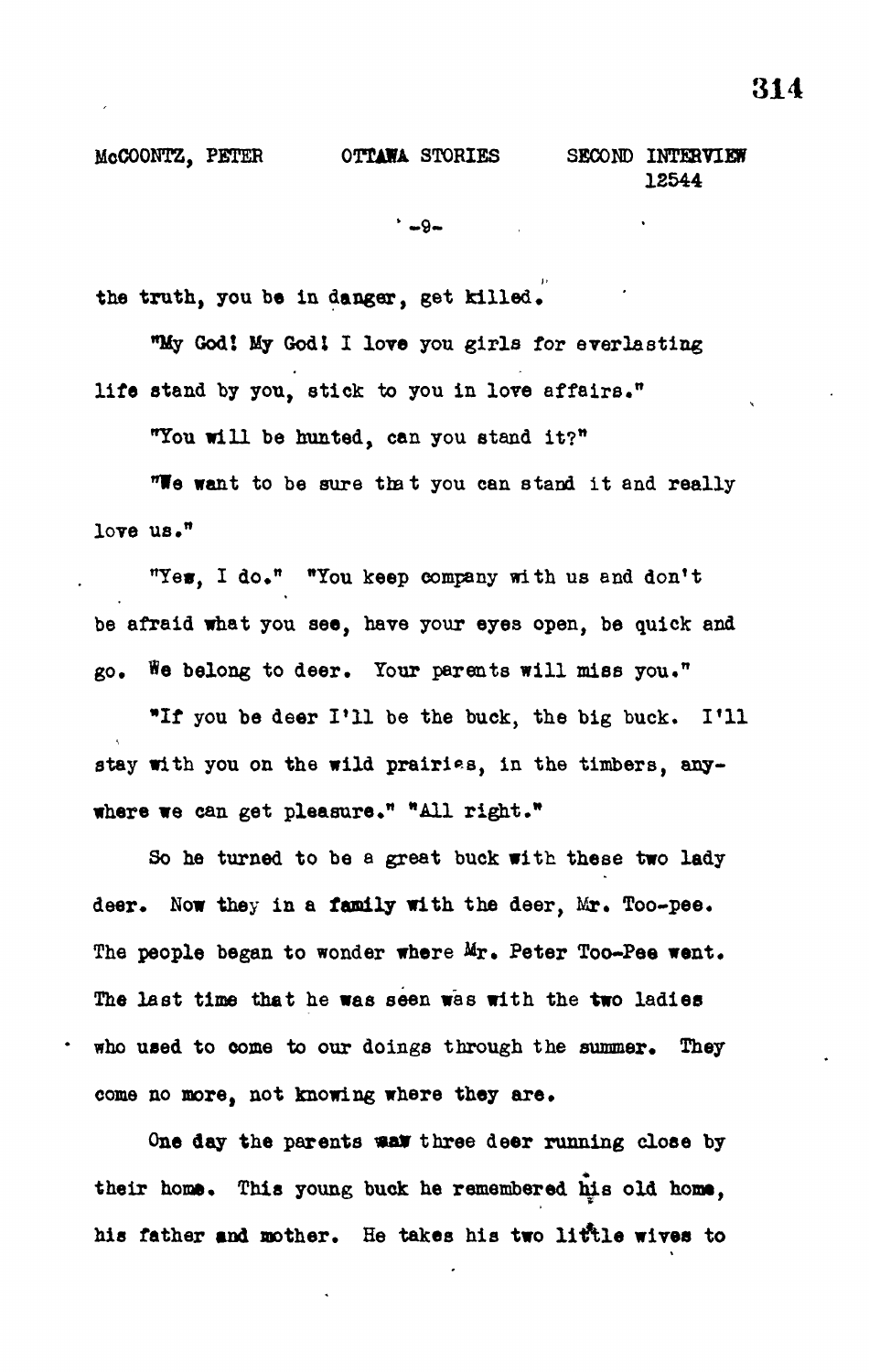## MoCOONTZ, PETER OTTAWA STORIES SECOND INTERVIEW 12544

-10-

see the old home. Time and time again the old man see the three deer. the same ones hanging around there for some time. Sometimes he sees the track at the garden. **sometime in the field he see the deer tracks. Tine and time again, he see these three deer bunched together. The people wondered where Mr. Too-pee was. The old folks, they see their son and two daughters-in-law tine and time, again not knowing what they are, only to wonder,where the** son was. They see him quite often.

**"One day the father point a-gun at me. He going to** kill me. I began to get discouraged. I want to be with **my father and nother once more\* My'father shoot at me** time and time again. I hear the bullet going wwiftly by. I began to feel my life in danger when I hear the bullets. **I make up my mind way out in the wild prairie that I want to go back to my people."**

**So he made a confession to the two girls, the two** deer with him. The girls well pleased told him not to be **in danger with them. "When you see us, you know us. You my beau was caught by thread, don't blame us, don't hurt** us when you see us. You can shed your clothing and go